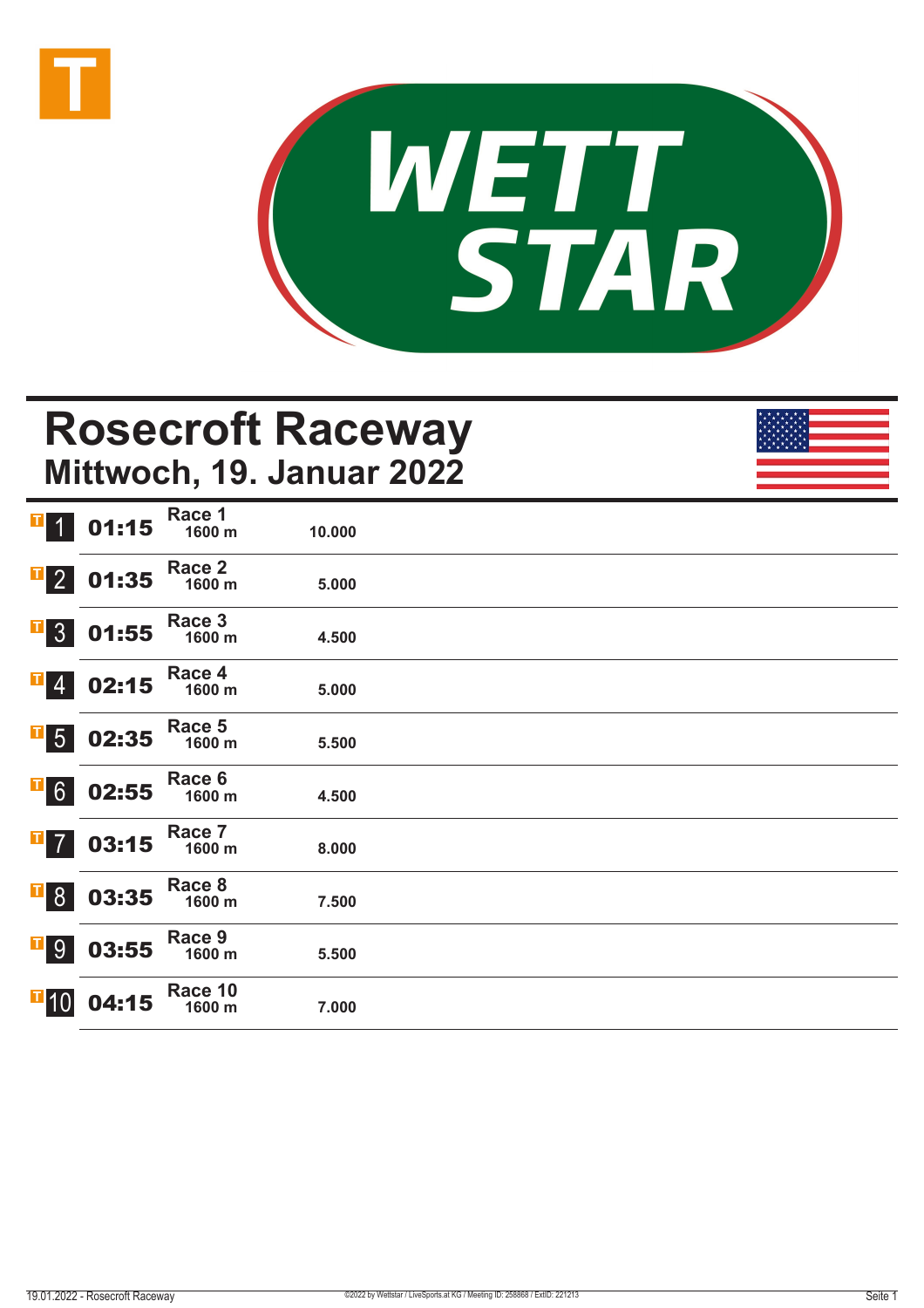| 19.01.2022 - Rosecroft Raceway                                                                                                                                                                                                                                         |                                                                      |                                                                                                                                                                                                                                                                 |                                                                                                                            | Rennen #9                                                                                                                                                                                                                                            |                                                                                                                                         |                                                                                                                                                                                                                                                         |                                                                                           |                                                                                                                                                                                                                                                                                       | Seite 2                                                                                     |
|------------------------------------------------------------------------------------------------------------------------------------------------------------------------------------------------------------------------------------------------------------------------|----------------------------------------------------------------------|-----------------------------------------------------------------------------------------------------------------------------------------------------------------------------------------------------------------------------------------------------------------|----------------------------------------------------------------------------------------------------------------------------|------------------------------------------------------------------------------------------------------------------------------------------------------------------------------------------------------------------------------------------------------|-----------------------------------------------------------------------------------------------------------------------------------------|---------------------------------------------------------------------------------------------------------------------------------------------------------------------------------------------------------------------------------------------------------|-------------------------------------------------------------------------------------------|---------------------------------------------------------------------------------------------------------------------------------------------------------------------------------------------------------------------------------------------------------------------------------------|---------------------------------------------------------------------------------------------|
| <b>WANN STARTET IHR PFERD</b>                                                                                                                                                                                                                                          |                                                                      |                                                                                                                                                                                                                                                                 |                                                                                                                            |                                                                                                                                                                                                                                                      |                                                                                                                                         |                                                                                                                                                                                                                                                         |                                                                                           |                                                                                                                                                                                                                                                                                       |                                                                                             |
| Aint Got A Home<br>Alexa Plav<br>Alexis' Fraternity<br>Always A Blue Sky<br>Artful Deal<br>Arts And Flowers<br><b>Ashtons Artillery</b><br>Auntmilly'smartini<br>Bet You Im Rockin<br><b>Blue Fox</b><br>Breadcrumb Income<br>Callmegaga<br>Camon Ban<br>Cams Tomahawk | 6<br>$\overline{2}$<br>6<br>9<br>5<br>3<br>10<br>$\overline{2}$<br>4 | Caribbean Sam-Nin<br>Cole On The Beach<br>Cops N Robbers<br>Emma's Enigma<br>Fair Glider<br><b>Finding Terror</b><br>Flip N Roll<br>Foolish Terror<br>Gaareat Gaazoo<br><b>Get Real Rusty</b><br>Good To Go<br>Gorgeous Road<br>Half A Virgin<br>Hawaiian Cando | 5<br>3<br>$\overline{2}$<br>$\overline{2}$<br>3<br>$\overline{4}$<br>6<br>5<br>$\overline{4}$<br>10<br>9<br>$\overline{7}$ | Hot To Channel<br>I Say No More<br>I'm Two Soxy<br>Imprincessgemma A<br>Into The Night<br>Isette Hanover<br>Isle Of Dreams<br>Jackie's Express<br>Jenora N<br>Kiss The Captain<br>Lady Sophia<br>Late Night Joke<br>Lifeisbutadream<br>Lima Illusion | 8<br>10<br>8<br>$\mathbf{1}$<br>10<br>9<br>6<br>5<br>8<br>3<br>5<br>5                                                                   | Lloyd's All In<br>Lyons Softassilk<br>Madiba<br>Miss Choptank<br>Need Ur Opinion<br>Noseybugga<br>Ohhloooookatchuuuu<br>Play Like Shirley<br>Psychic Blue Chip<br>Rockin Remi<br>Rockin The Shades<br>Rose Of Roses<br>Samantha's All In<br>San Quintin | 3<br>6<br>10<br>10<br>8<br>$\overline{4}$<br>6<br>5<br>8<br>3<br>9<br>8<br>$\overline{2}$ | Sheryl's She Shed<br>Shut The Door<br>Speed Ball Swagger<br>Sportjet Ray<br>St Lads Maggie Mae<br>Sugarplum Bluechip<br>Summer Squall<br>The Golden Dragon<br><b>Ticket To Fly</b><br><b>Toodle's Power</b><br>Voss Volo<br><b>Warrior Way</b><br>Whateveryoulike<br>Whiskeyinmywater | 9<br>8<br>$\overline{7}$<br>9<br>10<br>4<br>9<br>$\overline{2}$<br>6<br>9<br>$\overline{7}$ |
| <b>WANN STARTET IHR JOCKEY / FAHRER</b>                                                                                                                                                                                                                                |                                                                      |                                                                                                                                                                                                                                                                 |                                                                                                                            |                                                                                                                                                                                                                                                      |                                                                                                                                         |                                                                                                                                                                                                                                                         |                                                                                           |                                                                                                                                                                                                                                                                                       |                                                                                             |
| <b>Brian Burton</b><br>Frank Milby<br>John Wagner<br>Kenneth Weckstein<br><b>Russell Foster</b>                                                                                                                                                                        |                                                                      | 5,9,10<br>2.5.10<br>1,2,3,5,7,8,9<br>1,3,4,6,7,8,10                                                                                                                                                                                                             | Cole Olsen<br>Jared Moyer<br>Jonathan Roberts<br>Luke Hanners<br><b>Timmy Offutt</b>                                       |                                                                                                                                                                                                                                                      | 2.4<br>1,3,4,6,7,8,9,10<br>1,3,5,6,7,8,10<br>4,6,8,9,10<br>5,6,9,10                                                                     | Eric Davis<br>Jim Morand<br>Justin Vincent<br>Roger Plante Jr<br><b>Trae Porter</b>                                                                                                                                                                     |                                                                                           | 3,4,5,7<br>2,7,8,10<br>2,6,9<br>1,2,5,7,8,9,10<br>1,2,3,4,6,7,8,9                                                                                                                                                                                                                     |                                                                                             |
| <b>WANN STARTET IHR TRAINER</b>                                                                                                                                                                                                                                        |                                                                      |                                                                                                                                                                                                                                                                 |                                                                                                                            |                                                                                                                                                                                                                                                      |                                                                                                                                         |                                                                                                                                                                                                                                                         |                                                                                           |                                                                                                                                                                                                                                                                                       |                                                                                             |
| Arlene Cameron<br><b>Brian Tomlinson</b><br>Cole Olsen<br>Eli Scott Jr<br>Jason Walters<br>Joseph Offutt<br>Kevin Altig                                                                                                                                                | 1.7<br>4<br>4<br>3<br>5,9                                            | <b>Belinda Hughes</b><br>6.8.9<br><b>Brittany Bounds</b><br>Darren Olsen<br>Eric Davis<br>Jeffery Clark<br>Justin Vincent<br>6,8,10<br><b>Megan Roberts</b>                                                                                                     |                                                                                                                            | 9<br>1,5,10<br>2<br>3,7<br>5<br>2<br>6                                                                                                                                                                                                               | <b>Brian Burton</b><br><b>Charlene Sharpe</b><br>Deweese Butler<br>Gary Crescenze<br>Jerry Nock<br>Kenneth Schlotzhauer<br>Michael Hall | 9.10<br>4,8,10<br>$\overline{2}$<br>6,7,9<br>$\overline{2}$<br>5,6,7,8,9,10<br>1,5,10                                                                                                                                                                   | Don Milby                                                                                 | <b>Brian Malone</b><br>Colby Hubble<br>Janet Davis<br>John Wagner<br><b>Kerry Welty</b><br>Paul Davis Jr                                                                                                                                                                              | 10<br>5<br>3,4<br>2,3,4,5,6,7,8,9<br>3,7<br>8                                               |

**Phyllis Copeland 1 Roberta Nikodemski 7 Roger Hans 2,4 Sheldon Powell 8 Teresa Willabus 2 Timmy Offutt 6,9,10 Trevor Stafford 7,8 W Bib Roberts 3,7,10**

 $\overline{a}$ 

 $\mathbf{r}$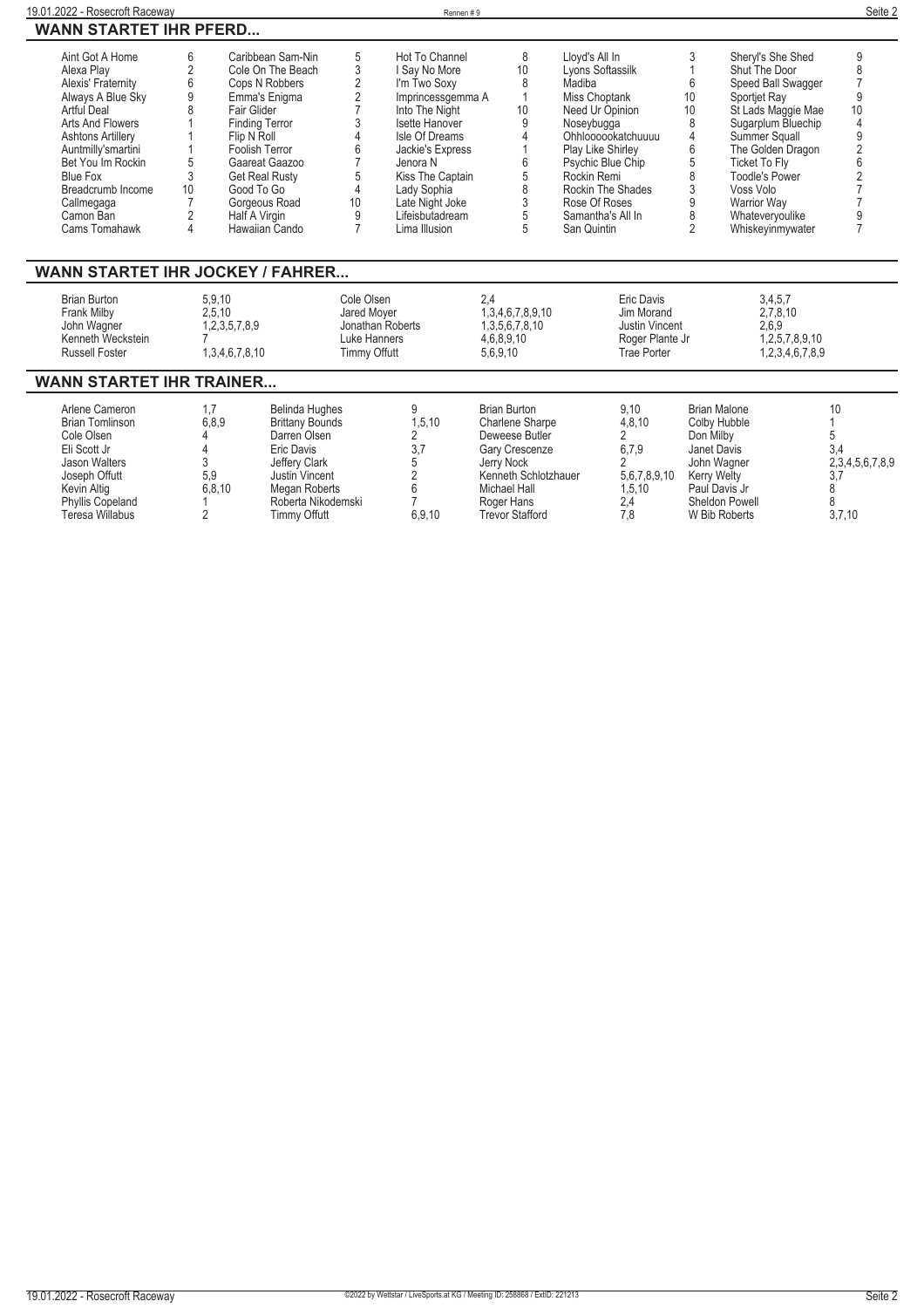**Race 1**

| т     | $1600 \text{ m}$ |
|-------|------------------|
|       | 10.000           |
|       |                  |
| 01:15 |                  |

**Rennpreis: 10.000** MARYLAND PREFERRED OPEN HANDICAP (PP BY MONEY EARNED|LAST 4 STARTS) ROSECROFT TRACKMAN SELECTIONS:<br>6-4-3-5|B. BOUNDS - OWNER/TRAINER ENTRY ENTRIES UNCOUPLED PER MRC

| 1600                            |                                                                                                                                                    |  |
|---------------------------------|----------------------------------------------------------------------------------------------------------------------------------------------------|--|
| и<br>77.1                       | <b>Ashtons Artillery</b><br>5j. rotbraun S (Art Major - Valmctorian)<br>Trainer: Brittany Bounds<br>Besitzer: Brittany N Bounds, Sharptown         |  |
| ML: 9,0                         | <b>Russell Foster</b>                                                                                                                              |  |
| $\overline{\mathbf{2}}$<br>86.2 | <b>Auntmilly'smartini</b><br>7j. rotbraun S (Three Olives - Kennairnmilleysc<br>Trainer: Brittany Bounds<br>Besitzer: Brittany N Bounds, Sharptown |  |
| ML: 11,0                        | <b>Trae Porter</b>                                                                                                                                 |  |
| 3<br>68.0                       | <b>Arts And Flowers</b><br>9j. grau S (Artistic Fella - Signfromdivine)<br>Trainer: Phyllis Copeland<br>Besitzer: Roger B Plante Jr, Wyoming, D    |  |
| ML: 5.0                         | Roger Plante Jr                                                                                                                                    |  |
| 4<br>77.1                       | Lyons Softassilk<br>4j. rotbraun S (Somebeachsomewhere - Bettor<br>Trainer: Michael Hall<br>Besitzer: Let It Ride Stables Inc. Boca R              |  |
| ML: 4,0                         | <b>Jonathan Roberts</b>                                                                                                                            |  |
| 5<br>86.2                       | <b>Jackie's Express</b><br>5j. rotbraun S (Roll With Joe - Beach Sunset)<br>Trainer: Colby Hubble<br>Besitzer: Colby D Hubble, ljamsville, Md      |  |
| ML: 7,0                         | <b>Jared Moyer</b>                                                                                                                                 |  |
| 6<br>81.6                       | <b>Imprincessgemma A</b><br>8j. grau S (Village Jolt - Melody Stride)<br>Trainer: Arlene Cameron<br>Besitzer: Rahda Adventures Llc, Applec         |  |
| ML: 35,0                        | John Wagner                                                                                                                                        |  |
| Ergebnis:                       | Quoten:                                                                                                                                            |  |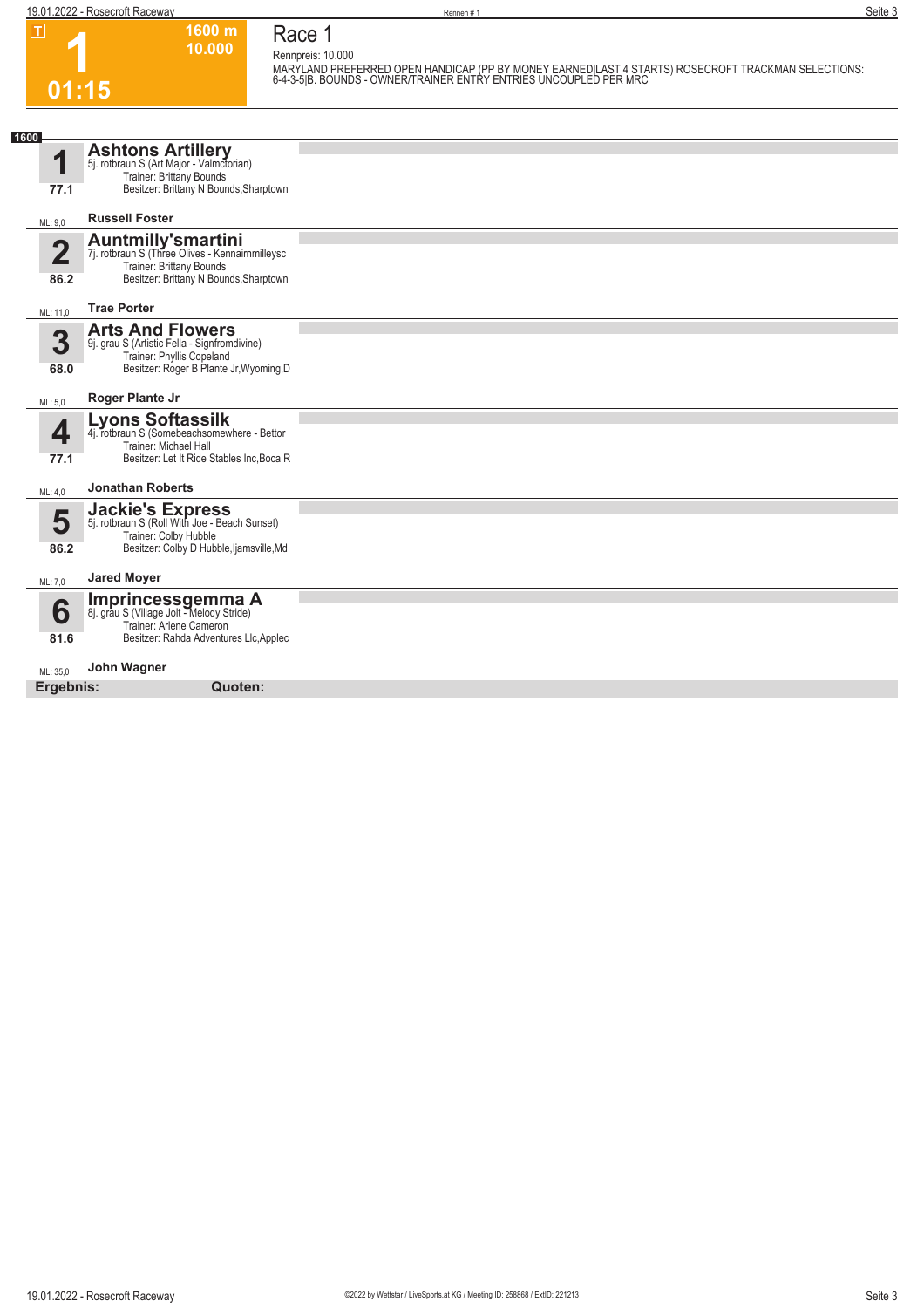## **01:35 1600 m 5.000**

## **Race 2 Rennpreis: 5.000**

**MARYLAND PREFERRED NW 1 PM RACE OR \$11,000 LIFETIME|ROSECROFT TRACKMAN SELECTIONS: 3-6-1-5** 

| 1600<br>$\blacksquare$<br>86.2  | <b>San Quintin</b><br>3j. rotbraun W (Always B Miki - Pat's Paradise)<br>Trainer: Teresa Willabus<br>Besitzer: Teresa R Willabus, Church Hill |  |
|---------------------------------|-----------------------------------------------------------------------------------------------------------------------------------------------|--|
| ML: 55,0                        | <b>Trae Porter</b>                                                                                                                            |  |
| $\overline{\mathbf{2}}$<br>68.0 | The Golden Dragon<br>3j. rotbraun W (Fear The Dragon - Sportin The<br>Trainer: Jerry Nock<br>Besitzer: Jerry Dallas Nock, Willards, Md        |  |
| ML: 7,0                         | Roger Plante Jr                                                                                                                               |  |
| 3<br>63.5                       | <b>Alexa Play</b><br>5j. rotbraun S (Art Director - Alexachase)<br>Trainer: Darren Olsen<br>Besitzer: Darlene M Crippen, Pocomok              |  |
| ML: 4.0                         | <b>Cole Olsen</b>                                                                                                                             |  |
| 4<br>68.0                       | <b>Cops N Robbers</b><br>5j. rotbraun W (Strong Player - Trouble Talk)<br>Trainer: Justin Vincent<br>Besitzer: Justin Owen Vincent, Harringt  |  |
| ML: 11,0                        | <b>Justin Vincent</b>                                                                                                                         |  |
| 5<br>81.6                       | <b>Camon Ban</b><br>3j. rotbraun S (Cam's Rocket - Named Desire)<br>Trainer: Roger Hans<br>Besitzer: Thomas B Cooke, Rockville, M             |  |
| ML: 9,0                         | <b>Frank Milby</b>                                                                                                                            |  |
| 6<br>81.6                       | <b>Toodle's Power</b><br>3j. rotbraun S (Powerful Mist - Toodle Lu)<br>Trainer: John Wagner<br>Besitzer: Michael S Patterson, Centrevii       |  |
| ML: 5,0                         | John Wagner                                                                                                                                   |  |
| ۳,<br>77.1                      | <b>Emma's Enigma</b><br>4j. grau S (Rusty's For Real - Mclovely)<br>Trainer: Deweese Butler<br>Besitzer: Deweese P Butler, Saint Leon         |  |
| ML: 13,0                        | <b>Jim Morand</b>                                                                                                                             |  |
| Ergebnis:                       | Quoten:                                                                                                                                       |  |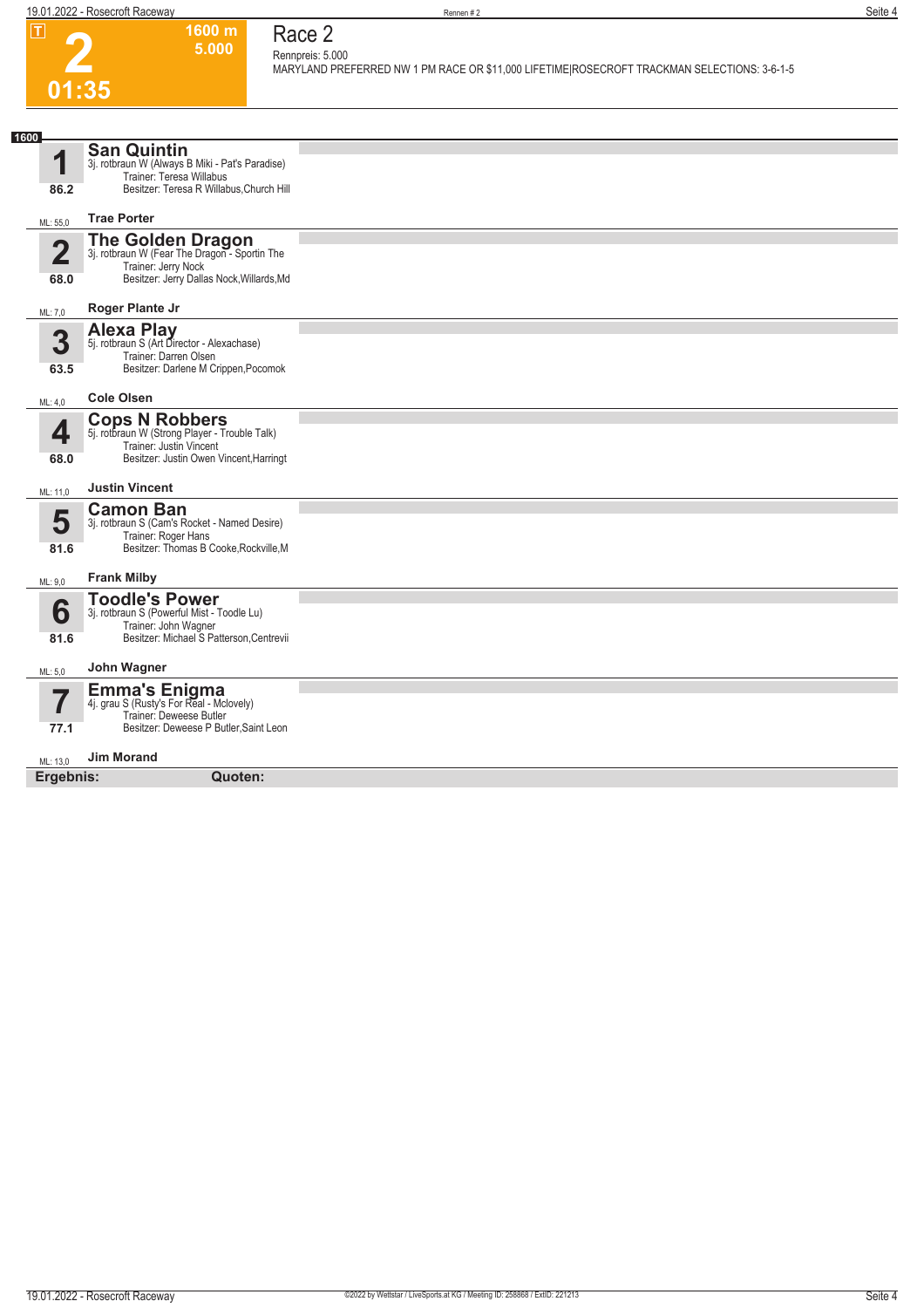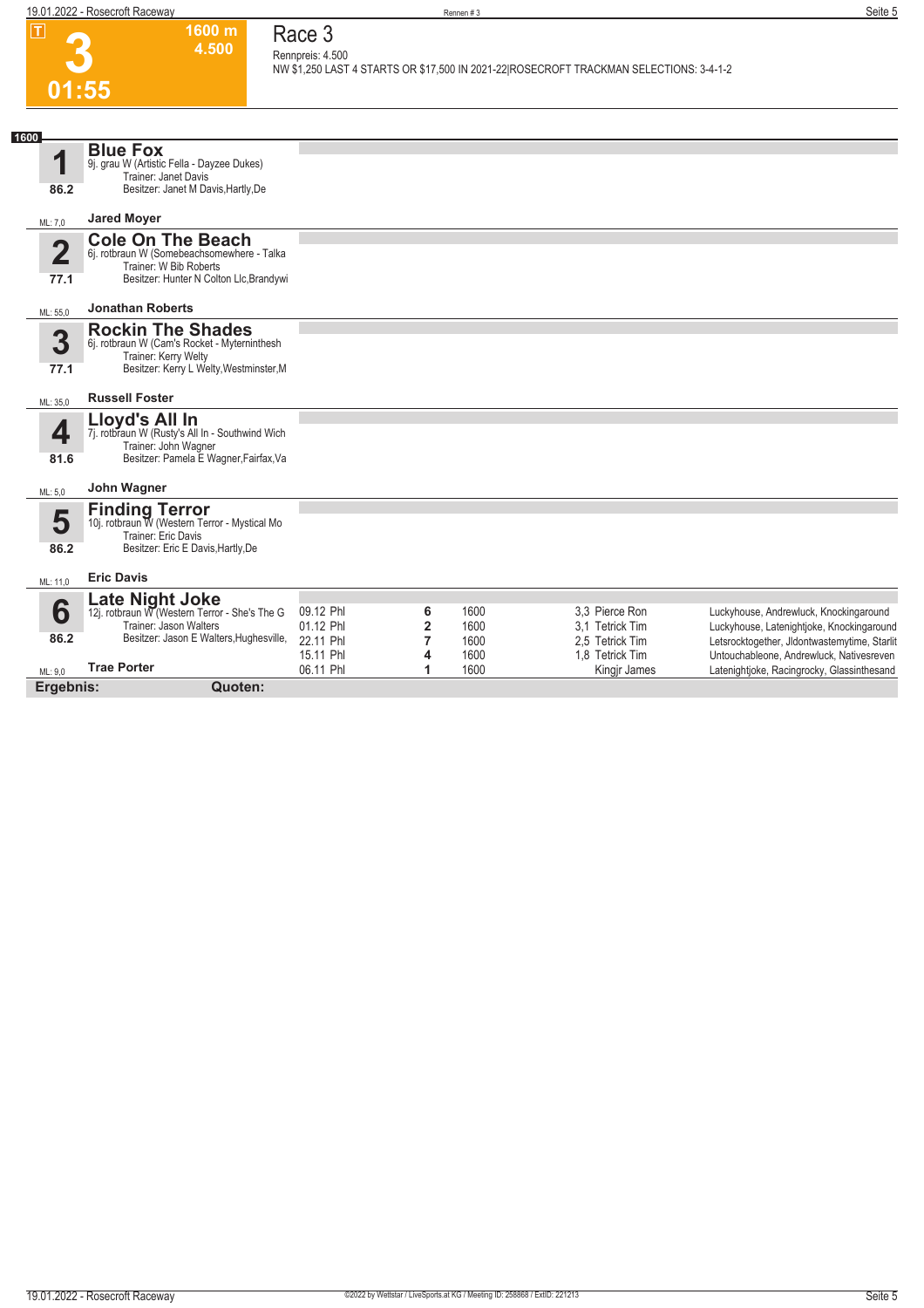|                        | 19.01.2022 - Rosecroft Raceway                                                                                                            | Rennen#4                                                                                                                  | Seite 6 |
|------------------------|-------------------------------------------------------------------------------------------------------------------------------------------|---------------------------------------------------------------------------------------------------------------------------|---------|
| $\mathsf \Pi$<br>02:15 | 1600 m<br>5.000                                                                                                                           | Race 4<br>Rennpreis: 5.000<br>MARYLAND PREFERRED NW 1 PM RACE OR \$11,000 LIFETIME ROSECROFT TRACKMAN SELECTIONS: 4-6-5-3 |         |
| 1600                   |                                                                                                                                           |                                                                                                                           |         |
| 1<br>86.2              | Ohhloooookatchuuuu<br>4j. rotbraun W (Baron Biltmore - Holme In A M<br>Trainer: Janet Davis<br>Besitzer: Janet M Davis, Hartly, De        |                                                                                                                           |         |
| ML: 11,0               | <b>Eric Davis</b>                                                                                                                         |                                                                                                                           |         |
| $\overline{2}$<br>63.5 | <b>Good To Go</b><br>3j. grau W (Sportswriter - Bad As Leader)<br>Trainer: Cole Olsen<br>Besitzer: Cole N Olsen, Pocomoke, Md             |                                                                                                                           |         |
| ML: 9,0                | <b>Cole Olsen</b>                                                                                                                         |                                                                                                                           |         |
| 3<br>83.9              | <b>Isle Of Dreams</b><br>4j. rotbraun S (Ponder - Heres My Ticket)<br>Trainer: Charlene Sharpe<br>Besitzer: Christopher Ryan Sharpe, Berl |                                                                                                                           |         |
| ML: 55,0               | <b>Luke Hanners</b>                                                                                                                       |                                                                                                                           |         |
| 4<br>86.2              | Sugarplum Bluechip<br>4j. rotbraun S (Roll With Joe - Lyford Cay)<br>Trainer: John Wagner<br>Besitzer: John W Wagner, Centerville, M      |                                                                                                                           |         |
| ML: 35,0               | <b>Jared Moyer</b>                                                                                                                        |                                                                                                                           |         |
| 5<br>86.2              | <b>Flip N Roll</b><br>4j. rotbraun S (Rock N Roll Heaven - Flip For L<br>Trainer: Eli Scott Jr<br>Besitzer: Bay Pond Racing Stable, Malv  |                                                                                                                           |         |
| ML: 7,0                | <b>Trae Porter</b>                                                                                                                        |                                                                                                                           |         |
| 6<br>77.1              | <b>Cams Tomahawk</b><br>4j. rotbraun S (Cam's Rocket - Can't Tab This)<br>Trainer: Roger Hans<br>Besitzer: Thomas B Cooke, Rockville, M   |                                                                                                                           |         |
| ML: 45,0               | <b>Russell Foster</b>                                                                                                                     |                                                                                                                           |         |

**Ergebnis: Quoten:**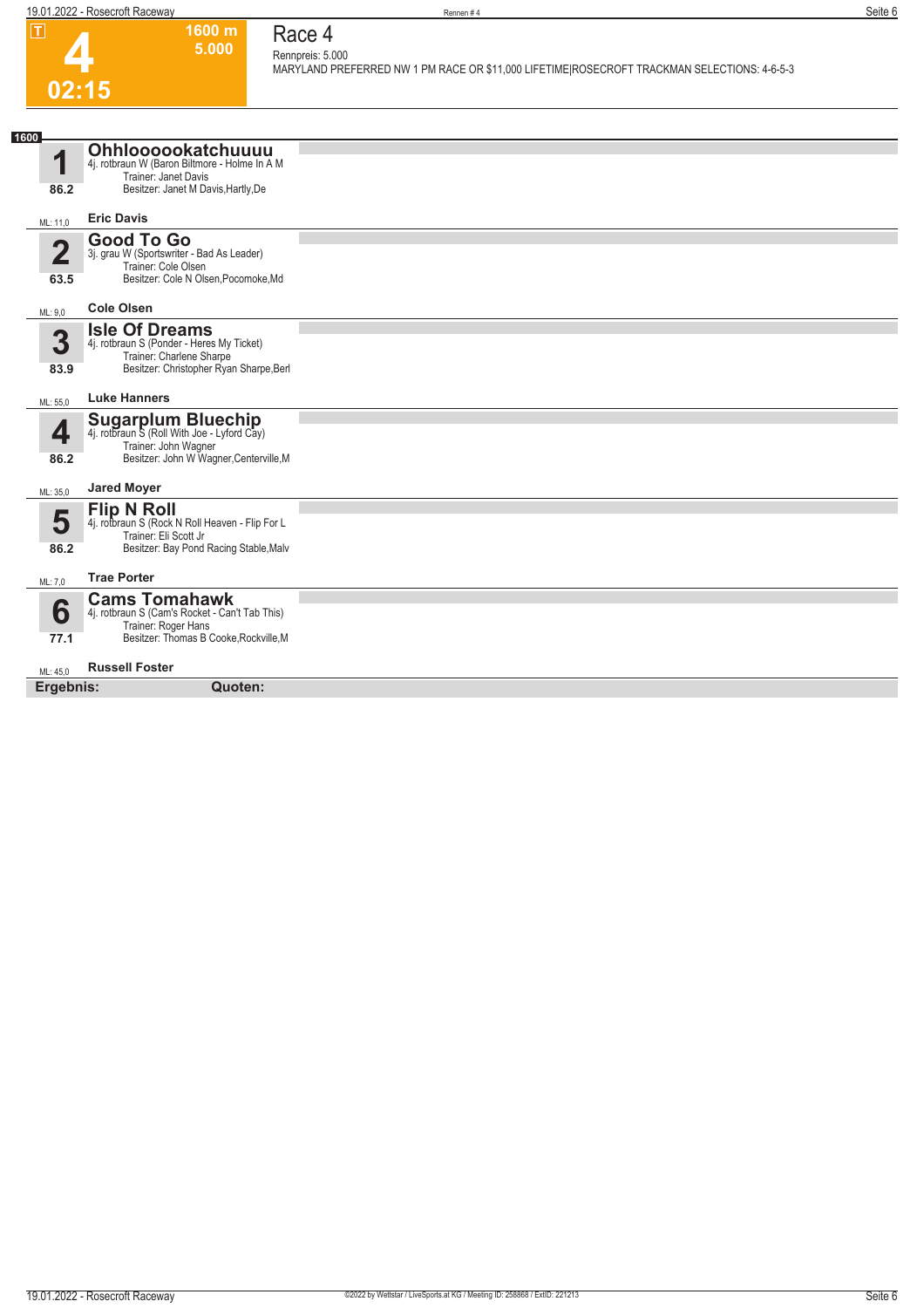**02:35**

**5.500 Race 5 Rennpreis: 5.500**

**1600 m**

**MARYLAND PREFERRED FILLIES & MARES NW \$2,500 LAST 4|STARTS OR TMR LESS THAN 76 ROSECROFT TRACKMAN|SELECTIONS: 1-5-3-4** 

| <b>Get Real Rusty</b><br>1<br>02.12 Dover Downs<br>1600<br>2.5 Davis Allan<br>4<br>Rachellesbeat, Whodatheather, Oddsoncyg<br>12j. grau S (Real Artist - All About Winning)<br>Trainer: Don Milby<br>1<br>25.11 Dover Downs<br>1600<br>11,0 Davis Allan<br>Getrealrusty, Grandviewhanover, Mcarma<br>Besitzer: Franklin D Milby, Cordova, Md<br>81.6<br>5<br>06.11 Dover Downs<br>1600<br>Davis Tyler<br>13.09 Phl<br>4<br>1600<br>4.0 Davis Allan<br><b>Frank Milby</b><br>05.09 Phl<br>5<br>4.3 Davis Allan<br>1600<br>ML: 5,0<br><b>Kiss The Captain</b><br>4j. rotbraun S (Captaintreacherous - One Last<br>$\overline{\mathbf{2}}$<br>Trainer: Michael Hall<br>Besitzer: Let It Ride Stables Inc, Boca R<br>77.1<br><b>Jonathan Roberts</b><br>ML: 7,0<br><b>Caribbean Sam-Nin</b><br>3<br>7j. rotbraun S (The Panderosa - My Basha)<br>Trainer: Kenneth Schlotzhauer<br>Besitzer: Kenneth Schlotzhauer, Easton<br>68.0<br>Roger Plante Jr<br>ML: 55,0<br><b>Bet You Im Rockin</b><br>4<br>6j. rotbraun S (Rockin Amadeus - Zabette)<br>Trainer: John Wagner<br>Besitzer: John W Wagner, Centerville, M<br>81.6<br>John Wagner<br>ML: 45,0<br>Lifeisbutadream<br>5<br>6j. rotbraun S (Pet Rock - Nancys Lucky Lady)<br>Trainer: Brittany Bounds<br>Besitzer: Brittany N Bounds, Sharptown<br>81.6<br><b>Brian Burton</b><br>ML: 4,0<br><b>Lima Illusion</b><br>6<br>8j. rotbraun S (Bettor's Delight - I Kill Time)<br>Trainer: Joseph Offutt<br>Besitzer: Joseph M & Karen Y Offutt, W<br>83.9<br><b>Timmy Offutt</b><br>ML: 9,0<br><b>Psychic Blue Chip</b><br>7j. rotbraun S (Art Major - All Spirit)<br>Trainer: Jeffery Clark<br>Besitzer: Jeffery B Clark, Centreville, Md<br>86.2<br><b>Eric Davis</b><br>ML: 11,0 | 1600      |         |  |  |                                      |
|--------------------------------------------------------------------------------------------------------------------------------------------------------------------------------------------------------------------------------------------------------------------------------------------------------------------------------------------------------------------------------------------------------------------------------------------------------------------------------------------------------------------------------------------------------------------------------------------------------------------------------------------------------------------------------------------------------------------------------------------------------------------------------------------------------------------------------------------------------------------------------------------------------------------------------------------------------------------------------------------------------------------------------------------------------------------------------------------------------------------------------------------------------------------------------------------------------------------------------------------------------------------------------------------------------------------------------------------------------------------------------------------------------------------------------------------------------------------------------------------------------------------------------------------------------------------------------------------------------------------------------------------------------------------------------------------------------------------------------|-----------|---------|--|--|--------------------------------------|
|                                                                                                                                                                                                                                                                                                                                                                                                                                                                                                                                                                                                                                                                                                                                                                                                                                                                                                                                                                                                                                                                                                                                                                                                                                                                                                                                                                                                                                                                                                                                                                                                                                                                                                                                |           |         |  |  |                                      |
|                                                                                                                                                                                                                                                                                                                                                                                                                                                                                                                                                                                                                                                                                                                                                                                                                                                                                                                                                                                                                                                                                                                                                                                                                                                                                                                                                                                                                                                                                                                                                                                                                                                                                                                                |           |         |  |  |                                      |
|                                                                                                                                                                                                                                                                                                                                                                                                                                                                                                                                                                                                                                                                                                                                                                                                                                                                                                                                                                                                                                                                                                                                                                                                                                                                                                                                                                                                                                                                                                                                                                                                                                                                                                                                |           |         |  |  | Winbakcarl, Johnangelo, Amasaal      |
|                                                                                                                                                                                                                                                                                                                                                                                                                                                                                                                                                                                                                                                                                                                                                                                                                                                                                                                                                                                                                                                                                                                                                                                                                                                                                                                                                                                                                                                                                                                                                                                                                                                                                                                                |           |         |  |  | Lightsgoout, Joltinduel, Allhope     |
|                                                                                                                                                                                                                                                                                                                                                                                                                                                                                                                                                                                                                                                                                                                                                                                                                                                                                                                                                                                                                                                                                                                                                                                                                                                                                                                                                                                                                                                                                                                                                                                                                                                                                                                                |           |         |  |  | Zinderella, Uilleann, Serenitybreeze |
|                                                                                                                                                                                                                                                                                                                                                                                                                                                                                                                                                                                                                                                                                                                                                                                                                                                                                                                                                                                                                                                                                                                                                                                                                                                                                                                                                                                                                                                                                                                                                                                                                                                                                                                                |           |         |  |  |                                      |
|                                                                                                                                                                                                                                                                                                                                                                                                                                                                                                                                                                                                                                                                                                                                                                                                                                                                                                                                                                                                                                                                                                                                                                                                                                                                                                                                                                                                                                                                                                                                                                                                                                                                                                                                |           |         |  |  |                                      |
|                                                                                                                                                                                                                                                                                                                                                                                                                                                                                                                                                                                                                                                                                                                                                                                                                                                                                                                                                                                                                                                                                                                                                                                                                                                                                                                                                                                                                                                                                                                                                                                                                                                                                                                                |           |         |  |  |                                      |
|                                                                                                                                                                                                                                                                                                                                                                                                                                                                                                                                                                                                                                                                                                                                                                                                                                                                                                                                                                                                                                                                                                                                                                                                                                                                                                                                                                                                                                                                                                                                                                                                                                                                                                                                |           |         |  |  |                                      |
|                                                                                                                                                                                                                                                                                                                                                                                                                                                                                                                                                                                                                                                                                                                                                                                                                                                                                                                                                                                                                                                                                                                                                                                                                                                                                                                                                                                                                                                                                                                                                                                                                                                                                                                                |           |         |  |  |                                      |
|                                                                                                                                                                                                                                                                                                                                                                                                                                                                                                                                                                                                                                                                                                                                                                                                                                                                                                                                                                                                                                                                                                                                                                                                                                                                                                                                                                                                                                                                                                                                                                                                                                                                                                                                |           |         |  |  |                                      |
|                                                                                                                                                                                                                                                                                                                                                                                                                                                                                                                                                                                                                                                                                                                                                                                                                                                                                                                                                                                                                                                                                                                                                                                                                                                                                                                                                                                                                                                                                                                                                                                                                                                                                                                                |           |         |  |  |                                      |
|                                                                                                                                                                                                                                                                                                                                                                                                                                                                                                                                                                                                                                                                                                                                                                                                                                                                                                                                                                                                                                                                                                                                                                                                                                                                                                                                                                                                                                                                                                                                                                                                                                                                                                                                |           |         |  |  |                                      |
|                                                                                                                                                                                                                                                                                                                                                                                                                                                                                                                                                                                                                                                                                                                                                                                                                                                                                                                                                                                                                                                                                                                                                                                                                                                                                                                                                                                                                                                                                                                                                                                                                                                                                                                                |           |         |  |  |                                      |
|                                                                                                                                                                                                                                                                                                                                                                                                                                                                                                                                                                                                                                                                                                                                                                                                                                                                                                                                                                                                                                                                                                                                                                                                                                                                                                                                                                                                                                                                                                                                                                                                                                                                                                                                |           |         |  |  |                                      |
|                                                                                                                                                                                                                                                                                                                                                                                                                                                                                                                                                                                                                                                                                                                                                                                                                                                                                                                                                                                                                                                                                                                                                                                                                                                                                                                                                                                                                                                                                                                                                                                                                                                                                                                                |           |         |  |  |                                      |
|                                                                                                                                                                                                                                                                                                                                                                                                                                                                                                                                                                                                                                                                                                                                                                                                                                                                                                                                                                                                                                                                                                                                                                                                                                                                                                                                                                                                                                                                                                                                                                                                                                                                                                                                |           |         |  |  |                                      |
|                                                                                                                                                                                                                                                                                                                                                                                                                                                                                                                                                                                                                                                                                                                                                                                                                                                                                                                                                                                                                                                                                                                                                                                                                                                                                                                                                                                                                                                                                                                                                                                                                                                                                                                                |           |         |  |  |                                      |
|                                                                                                                                                                                                                                                                                                                                                                                                                                                                                                                                                                                                                                                                                                                                                                                                                                                                                                                                                                                                                                                                                                                                                                                                                                                                                                                                                                                                                                                                                                                                                                                                                                                                                                                                |           |         |  |  |                                      |
|                                                                                                                                                                                                                                                                                                                                                                                                                                                                                                                                                                                                                                                                                                                                                                                                                                                                                                                                                                                                                                                                                                                                                                                                                                                                                                                                                                                                                                                                                                                                                                                                                                                                                                                                |           |         |  |  |                                      |
|                                                                                                                                                                                                                                                                                                                                                                                                                                                                                                                                                                                                                                                                                                                                                                                                                                                                                                                                                                                                                                                                                                                                                                                                                                                                                                                                                                                                                                                                                                                                                                                                                                                                                                                                |           |         |  |  |                                      |
|                                                                                                                                                                                                                                                                                                                                                                                                                                                                                                                                                                                                                                                                                                                                                                                                                                                                                                                                                                                                                                                                                                                                                                                                                                                                                                                                                                                                                                                                                                                                                                                                                                                                                                                                |           |         |  |  |                                      |
|                                                                                                                                                                                                                                                                                                                                                                                                                                                                                                                                                                                                                                                                                                                                                                                                                                                                                                                                                                                                                                                                                                                                                                                                                                                                                                                                                                                                                                                                                                                                                                                                                                                                                                                                |           |         |  |  |                                      |
|                                                                                                                                                                                                                                                                                                                                                                                                                                                                                                                                                                                                                                                                                                                                                                                                                                                                                                                                                                                                                                                                                                                                                                                                                                                                                                                                                                                                                                                                                                                                                                                                                                                                                                                                |           |         |  |  |                                      |
|                                                                                                                                                                                                                                                                                                                                                                                                                                                                                                                                                                                                                                                                                                                                                                                                                                                                                                                                                                                                                                                                                                                                                                                                                                                                                                                                                                                                                                                                                                                                                                                                                                                                                                                                |           |         |  |  |                                      |
|                                                                                                                                                                                                                                                                                                                                                                                                                                                                                                                                                                                                                                                                                                                                                                                                                                                                                                                                                                                                                                                                                                                                                                                                                                                                                                                                                                                                                                                                                                                                                                                                                                                                                                                                |           |         |  |  |                                      |
|                                                                                                                                                                                                                                                                                                                                                                                                                                                                                                                                                                                                                                                                                                                                                                                                                                                                                                                                                                                                                                                                                                                                                                                                                                                                                                                                                                                                                                                                                                                                                                                                                                                                                                                                |           |         |  |  |                                      |
|                                                                                                                                                                                                                                                                                                                                                                                                                                                                                                                                                                                                                                                                                                                                                                                                                                                                                                                                                                                                                                                                                                                                                                                                                                                                                                                                                                                                                                                                                                                                                                                                                                                                                                                                |           |         |  |  |                                      |
|                                                                                                                                                                                                                                                                                                                                                                                                                                                                                                                                                                                                                                                                                                                                                                                                                                                                                                                                                                                                                                                                                                                                                                                                                                                                                                                                                                                                                                                                                                                                                                                                                                                                                                                                |           |         |  |  |                                      |
|                                                                                                                                                                                                                                                                                                                                                                                                                                                                                                                                                                                                                                                                                                                                                                                                                                                                                                                                                                                                                                                                                                                                                                                                                                                                                                                                                                                                                                                                                                                                                                                                                                                                                                                                |           |         |  |  |                                      |
|                                                                                                                                                                                                                                                                                                                                                                                                                                                                                                                                                                                                                                                                                                                                                                                                                                                                                                                                                                                                                                                                                                                                                                                                                                                                                                                                                                                                                                                                                                                                                                                                                                                                                                                                |           |         |  |  |                                      |
|                                                                                                                                                                                                                                                                                                                                                                                                                                                                                                                                                                                                                                                                                                                                                                                                                                                                                                                                                                                                                                                                                                                                                                                                                                                                                                                                                                                                                                                                                                                                                                                                                                                                                                                                |           |         |  |  |                                      |
|                                                                                                                                                                                                                                                                                                                                                                                                                                                                                                                                                                                                                                                                                                                                                                                                                                                                                                                                                                                                                                                                                                                                                                                                                                                                                                                                                                                                                                                                                                                                                                                                                                                                                                                                | Ergebnis: | Quoten: |  |  |                                      |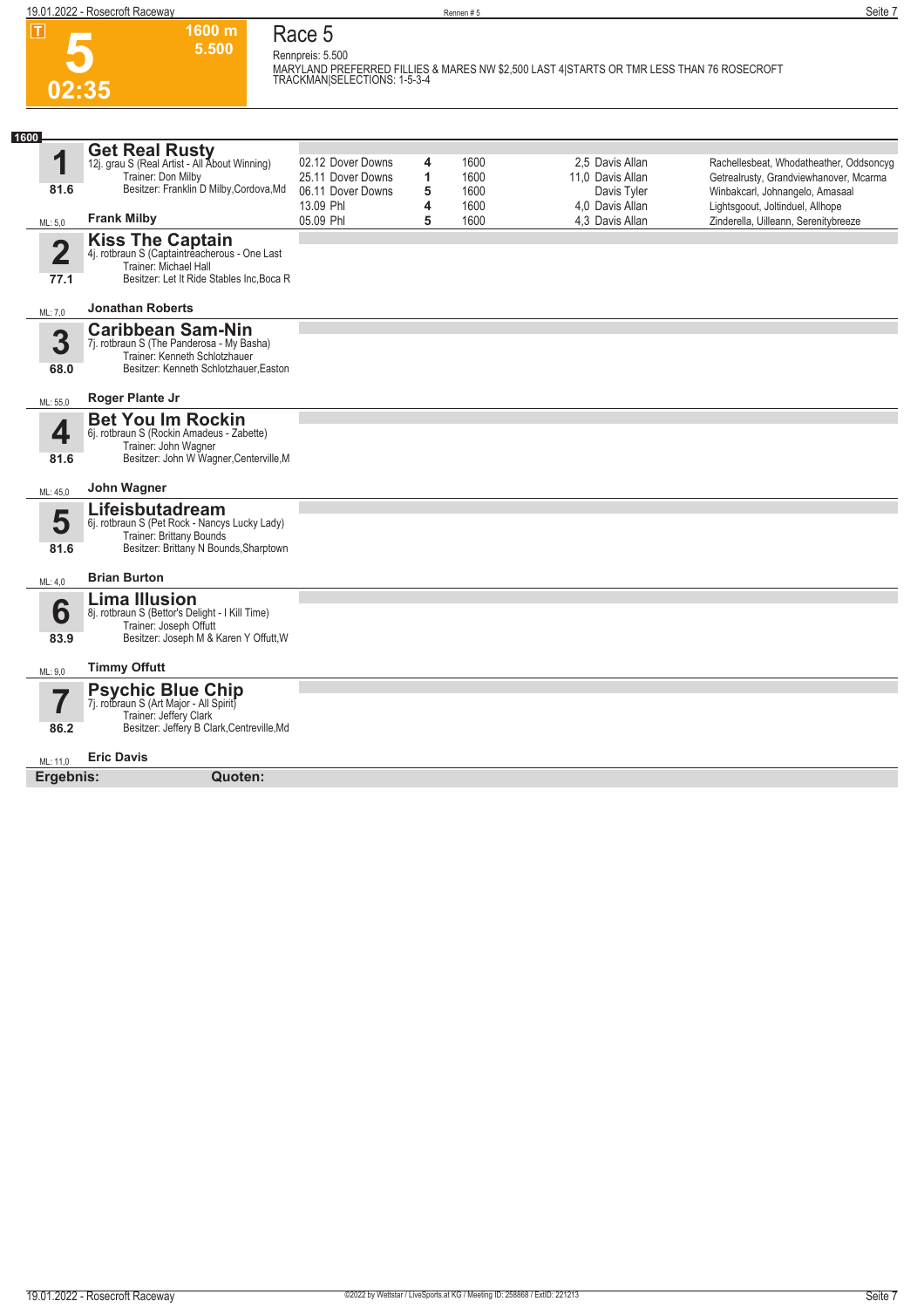|                                 | 1600 m<br>4.500                                                                                                                                | Race 6<br>Rennpreis: 4.500 |        |              |                                                                                                                                                                                               |                                                                                     |
|---------------------------------|------------------------------------------------------------------------------------------------------------------------------------------------|----------------------------|--------|--------------|-----------------------------------------------------------------------------------------------------------------------------------------------------------------------------------------------|-------------------------------------------------------------------------------------|
|                                 | 02:55                                                                                                                                          | http://www.ustrotting.com/ |        |              | MARYLAND PREFERRED FILLIES & MARES NW \$1,250 LAST 4 STARTS OR TMR LESS THAN 70 ROSECROFT<br>TRACKMAN SELECTIONS: 7-1-2-5 WANT TO LEARN MORE ABOUT HARNESS RACING? VISIT THE USTA`S WEBSITE @ |                                                                                     |
| 1600                            |                                                                                                                                                |                            |        |              |                                                                                                                                                                                               |                                                                                     |
| 1                               | <b>Foolish Terror</b><br>9j. grau S (Western Terror - Aint A Fool Ok)<br>Trainer: John Wagner                                                  |                            |        |              |                                                                                                                                                                                               |                                                                                     |
| 86.2                            | Besitzer: John W Wagner, Centerville, M                                                                                                        |                            |        |              |                                                                                                                                                                                               |                                                                                     |
| ML: 4,0                         | <b>Jared Moyer</b>                                                                                                                             |                            |        |              |                                                                                                                                                                                               |                                                                                     |
| $\overline{\mathbf{2}}$<br>68.0 | <b>Ticket To Fly</b><br>9j. schwarz S (Panspacificflight - Rebid)<br>Trainer: Kevin Altig<br>Besitzer: Robert T Weyforth, Kingsville,          |                            |        |              |                                                                                                                                                                                               |                                                                                     |
| ML: 55,0                        | <b>Justin Vincent</b>                                                                                                                          |                            |        |              |                                                                                                                                                                                               |                                                                                     |
| 3                               | <b>Aint Got A Home</b><br>13j. grau S (Western Terror - Account Rep)                                                                           | 21.11 Phl                  | 8      | 1600         | 90,9 Tetrick Trace                                                                                                                                                                            | Cruisequeen, Elegantdesire, Camsvango                                               |
|                                 | Trainer: Brian Tomlinson                                                                                                                       | 14.11 Phl                  | 3      | 1600         | 24.7 Tetrick Tim                                                                                                                                                                              | Discodiva, Goinbroke, Aintgotahome                                                  |
| 83.9                            | Besitzer: Brian K Tomlinson, Woodbine,                                                                                                         | 07.11 Phl<br>31.10 Phl     | 4<br>6 | 1600<br>1600 | 15,0 Tetrick Tim<br>8.3 Miller David                                                                                                                                                          | Bulletpoint, Nightlyterror, Beatthebeat                                             |
| ML: 13,0                        | <b>Luke Hanners</b>                                                                                                                            | 23.10 Phl                  | 3      | 1600         | 6,6 Miller David                                                                                                                                                                              | Tellrosie, Sixpistol, Ariadnehanover<br>Howboutasmooch, Nightlyterror, Aintgotaho   |
| 4<br>83.9                       | <b>Alexis' Fraternity</b><br>6j. rotbraun S (The Fraternity Pan - Boca Hano<br>Trainer: Timmy Offutt<br>Besitzer: Gerald D & Tammy L Lafferty, |                            |        |              |                                                                                                                                                                                               |                                                                                     |
| ML: 11,0                        | <b>Timmy Offutt</b>                                                                                                                            |                            |        |              |                                                                                                                                                                                               |                                                                                     |
|                                 | <b>Madiba</b>                                                                                                                                  |                            |        |              |                                                                                                                                                                                               |                                                                                     |
| 5                               | 11j. rotbraun S (Nuclear Breeze - Headline Ha                                                                                                  | 26.10 Rcr                  | 1      | 1600         | 2,9 Staffordir Art                                                                                                                                                                            | Madiba, Jadaqueen, Getoverliz                                                       |
| 77.1                            | Trainer: Kenneth Schlotzhauer<br>Besitzer: Thomas B Cooke, Rockville, M                                                                        | 19.10 Rcr<br>12.10 Rcr     | 5<br>4 | 1600<br>1600 | 4.2 Staffordir Art<br>14,8 Staffordir Art                                                                                                                                                     | Junkyardtreasure, Somebodypinchme, Oura<br>Nuclearease, Jennasdirect, Somebodypinch |
|                                 |                                                                                                                                                | 05.10 Rcr                  | 6      | 1600         | 26,7 Vincent Justin                                                                                                                                                                           | Quiktofoolyou, Junkyardtreasure, Jennasdir                                          |
| ML: 9.0                         | <b>Russell Foster</b>                                                                                                                          | 28.09 Rcr                  | 6      | 1600         | 10,3 Wagner John W                                                                                                                                                                            | Breathtaking, Junkyardtreasure, Quiktofooly                                         |
| 6                               | <b>Play Like Shirley</b><br>6j. grau S (Mach Three - Prairie Tracker)                                                                          |                            |        |              |                                                                                                                                                                                               |                                                                                     |
| 86.2                            | Trainer: Gary Crescenze<br>Besitzer: Gary L Crescenze, Willard, Md;                                                                            |                            |        |              |                                                                                                                                                                                               |                                                                                     |
| ML: 7,0                         | <b>Trae Porter</b>                                                                                                                             |                            |        |              |                                                                                                                                                                                               |                                                                                     |
|                                 | Jenora N                                                                                                                                       |                            |        |              |                                                                                                                                                                                               |                                                                                     |
| 7                               | 8j. rotbraun S (Mister Big - Speedy Falcon)<br>Trainer: Megan Roberts                                                                          |                            |        |              |                                                                                                                                                                                               |                                                                                     |
| 77.1                            | Besitzer: Megan R Roberts, Centreville,                                                                                                        |                            |        |              |                                                                                                                                                                                               |                                                                                     |
| ML: 45,0                        | Jonathan Roberts                                                                                                                               |                            |        |              |                                                                                                                                                                                               |                                                                                     |
| Ergebnis:                       | Quoten:                                                                                                                                        |                            |        |              |                                                                                                                                                                                               |                                                                                     |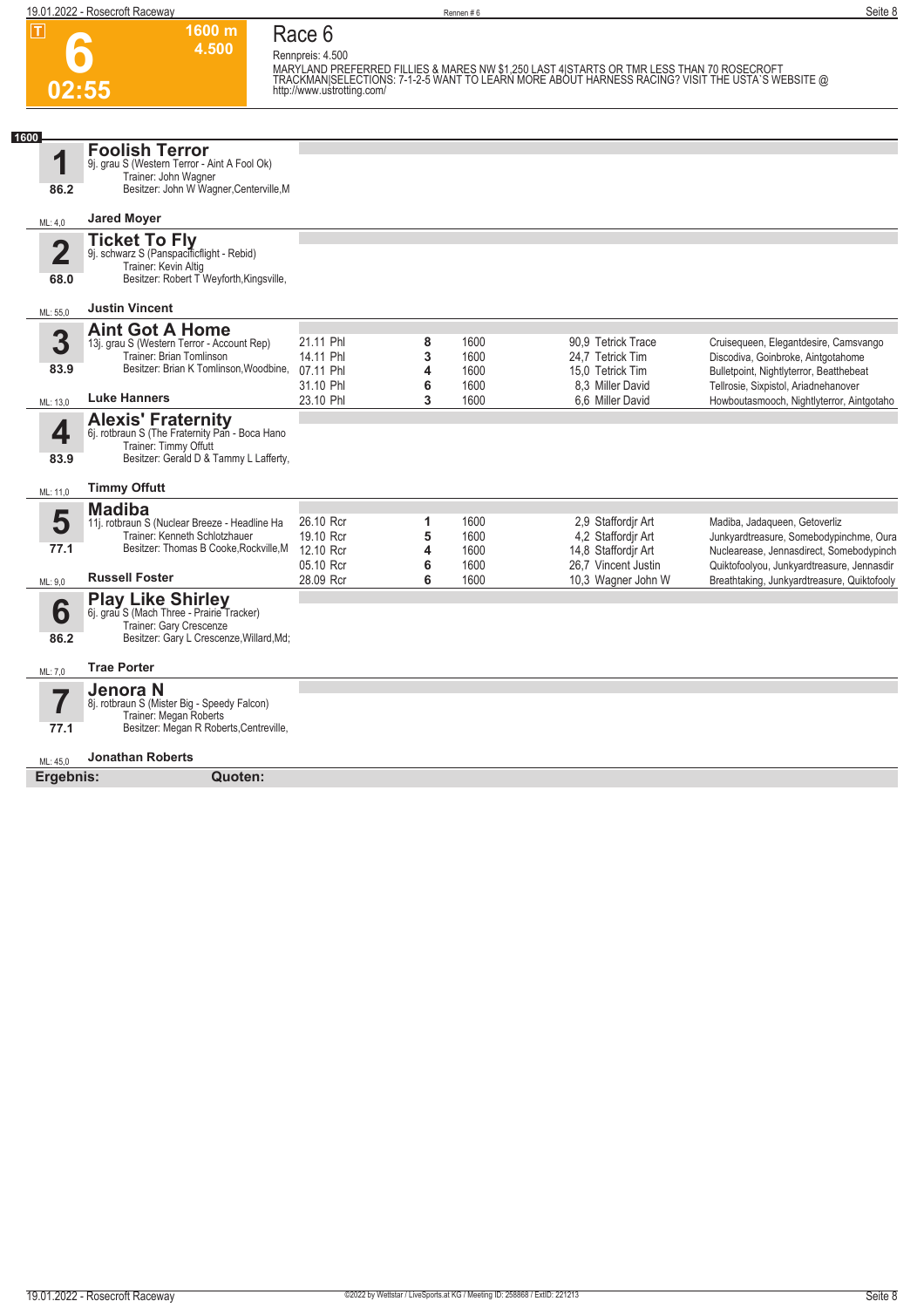

## **Race 7 Rennpreis: 8.000**

**1600 m 8.000** 

**MARYLAND PREFERRED NW \$5,000 LAST 4 STARTS (NW \$1,500|& \$3,000 CONDITION DRAW INSIDE) ROSECROFT TRACKMAN|SELECTIONS: 4-9-6-5** 

| 1600                            |                                                                                                                                                     |                        |        |              |                                           |                                                                                          |
|---------------------------------|-----------------------------------------------------------------------------------------------------------------------------------------------------|------------------------|--------|--------------|-------------------------------------------|------------------------------------------------------------------------------------------|
| 1                               | <b>Fair Glider</b><br>11j. rotbraun W (Yankee Glide - Miss Fairfax)<br>Trainer: Eric Davis                                                          | 02.11 Phl<br>27.10 Phl | 6<br>4 | 1600<br>1600 | 5,2 Morgan Anthony<br>20,2 Morgan Anthony | Zuppainglese, Appropriateattire, Marat<br>Anothertranscript, Shiftintoglide, Valbrunella |
| 86.2                            | Besitzer: Eric E Davis, Hartly, De                                                                                                                  | 13.10 Phl<br>20.09 Phl | 3<br>7 | 1600<br>1600 | 35,2 Morgan Anthony<br>9,3 Morgan Anthony | Karets, Sjsproposal, Fairglider<br>Schlimschlamma, Donyandreas, Faust                    |
| ML: 11,0                        | <b>Eric Davis</b>                                                                                                                                   | 04.09 Phl              | 1      | 1600         | 9,1 Morgan Anthony                        | Fairglider, Lovetalk, Lazybones                                                          |
| $\overline{\mathbf{2}}$<br>79.4 | <b>Speed Ball Swagger</b><br>5j. grau W (Swan For All - Southwind Goddess<br>Trainer: Kenneth Schlotzhauer<br>Besitzer: Kenneth B Weckstein, Oxon H |                        |        |              |                                           |                                                                                          |
| ML: 13,0                        | <b>Kenneth Weckstein</b>                                                                                                                            |                        |        |              |                                           |                                                                                          |
| 3<br>77.1                       | <b>Whiskeyinmywater</b><br>7j. rotbraun W (Conway Hall - Bourbon Belle)<br>Trainer: Trevor Stafford<br>Besitzer: Rusty A Thawley, Denton, Md        |                        |        |              |                                           |                                                                                          |
| ML: 5,0                         | <b>Jim Morand</b>                                                                                                                                   |                        |        |              |                                           |                                                                                          |
| 4<br>81.6                       | <b>Warrior Way</b><br>7j. rotbraun W (Muscle Mass - Girlsruleboyslos<br>Trainer: John Wagner<br>Besitzer: John W Wagner, Centerville, M             |                        |        |              |                                           |                                                                                          |
| ML: 35,0                        | John Wagner                                                                                                                                         |                        |        |              |                                           |                                                                                          |
| 5<br>77.1                       | Callmegaga<br>5j. rotbraun S (Googoo Gaagaa - Callmemza)<br>Trainer: W Bib Roberts<br>Besitzer: William B Roberts, Brandywin                        |                        |        |              |                                           |                                                                                          |
| ML: 55,0                        | <b>Jonathan Roberts</b>                                                                                                                             |                        |        |              |                                           |                                                                                          |
| 6<br>86.2                       | <b>Windsun Cobra</b><br>11j. rotbraun W (Kadabra - Imageofaclearnight<br>Trainer: Roberta Nikodemski<br>Besitzer: Roberta W & Michael A Nikod       |                        |        |              |                                           |                                                                                          |
| ML: 45,0                        | <b>Trae Porter</b>                                                                                                                                  |                        |        |              |                                           |                                                                                          |
| 7                               | <b>Hawaiian Cando</b><br>9j. rotbraun W (Cantab Hall - Hawaiian Lei)<br>Trainer: Gary Crescenze                                                     |                        |        |              |                                           |                                                                                          |
| 86.2                            | Besitzer: Gary L Crescenze, Willard, Md                                                                                                             |                        |        |              |                                           |                                                                                          |
| ML: 7,0                         | <b>Jared Moyer</b>                                                                                                                                  |                        |        |              |                                           |                                                                                          |
| 8<br>68.0                       | <b>Gaareat Gaazoo</b><br>6j. schwarz W (Googoo Gaagaa - Hyercast)<br>Trainer: Kerry Welty<br>Besitzer: Kerry L Welty, Westminster, M                |                        |        |              |                                           |                                                                                          |
|                                 | Roger Plante Jr                                                                                                                                     |                        |        |              |                                           |                                                                                          |
| ML: 9,0                         | <b>Voss Volo</b>                                                                                                                                    |                        |        |              |                                           |                                                                                          |
| 9<br>77.1                       | 7j. rotbraun W (Credit Winner - Silver Springs)<br>Trainer: Arlene Cameron<br>Besitzer: Arlene E Cameron, Littlestown                               |                        |        |              |                                           |                                                                                          |
| ML: 4,0                         | <b>Russell Foster</b>                                                                                                                               |                        |        |              |                                           |                                                                                          |
| Ergebnis:                       | Quoten:                                                                                                                                             |                        |        |              |                                           |                                                                                          |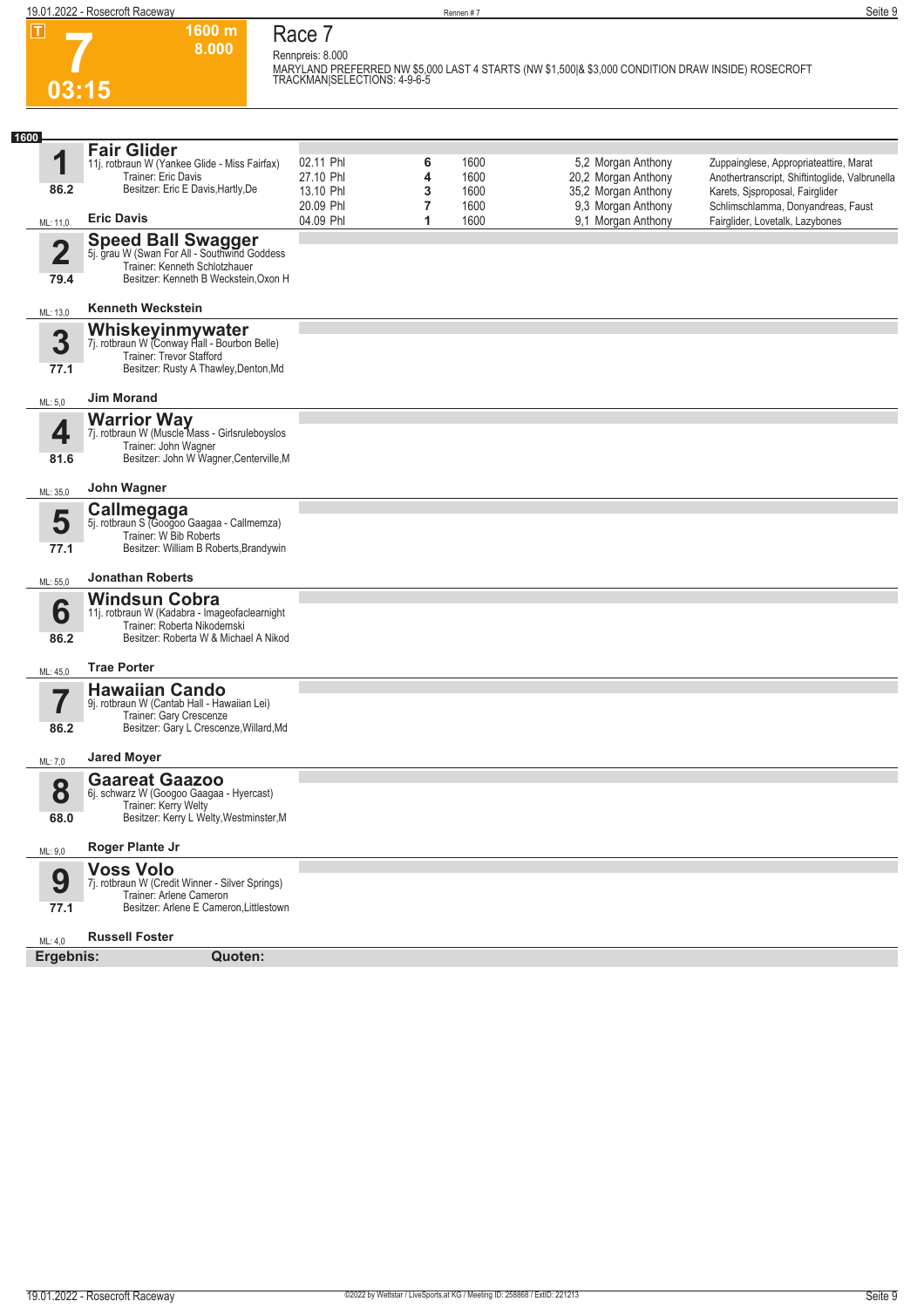**03:35**

**Race 8 Rennpreis: 7.500**

**1600 m 7.500** 

**MARYLAND PREFERRED FILLIES & MARES WINNERS OF 2 BUT|NOT MORE THAN 4 PM RACES LIFETIME ROSECROFT TRACKMAN|SELECTIONS: 5-1-6-4** 

| 1600                |                                                                                                                                              |  |
|---------------------|----------------------------------------------------------------------------------------------------------------------------------------------|--|
| 1                   | <b>Hot To Channel</b><br>4j. rotbraun S (Always B Miki - City Delight)<br>Trainer: Kenneth Schlotzhauer                                      |  |
| 68.0                | Besitzer: Kenneth Schlotzhauer, Easton                                                                                                       |  |
| ML: 4,0             | Roger Plante Jr                                                                                                                              |  |
| $\mathbf 2$<br>77.1 | <b>Lady Sophia</b><br>5j. rotbraun S (A Rocknroll Dance - Finest Terr<br>Trainer: Trevor Stafford<br>Besitzer: Arthur P Eaton, Ridgley, Md   |  |
| ML: 11,0            | <b>Russell Foster</b>                                                                                                                        |  |
| 3<br>83.9           | Noseybugga<br>5j. rotbraun S (Rusty's All In - Eastwood Auror<br>Trainer: Brian Tomlinson<br>Besitzer: Brian K Tomlinson, Woodbine,          |  |
| ML: 7,0             | <b>Luke Hanners</b>                                                                                                                          |  |
| 4<br>77.1           | <b>Rockin Remi</b><br>4j. rotbraun S (Cam's Rocket - Odds On Arttoh<br>Trainer: Charlene Sharpe<br>Besitzer: Mason E Shaw, Scenery Hill, P   |  |
| ML: 9,0             | <b>Jonathan Roberts</b>                                                                                                                      |  |
| 5<br>86.2           | <b>Shut The Door</b><br>4j. rotbraun S (Bolt The Duer - Viking Maiden)<br>Trainer: Sheldon Powell<br>Besitzer: Robert T Pulley, Goldsboro, M |  |
| ML: 35,0            | <b>Jared Moyer</b>                                                                                                                           |  |
| 6                   | <b>Samantha's All In</b><br>4j. rotbraun S (Rusty's All In - Teana Hanover)<br>Trainer: John Wagner<br>Besitzer: Tammy S Crescenze, Willards |  |
| 81.6                |                                                                                                                                              |  |
| ML: 5,0             | John Wagner                                                                                                                                  |  |
| 7                   | I'm Two Soxy<br>5j. rotbraun S (Southwind Lynx - Sucha Bad Gi<br>Trainer: Paul Davis Jr                                                      |  |
| 86.2                | Besitzer: Lorie S Davis, Smyrna, De; Pau                                                                                                     |  |
| ML: 55,0            | <b>Trae Porter</b>                                                                                                                           |  |
| 8                   | <b>Artful Deal</b><br>5j. rotbraun S (Artspeak - Amber Blue Chip)<br>Trainer: Kevin Altig                                                    |  |
| 77.1                | Besitzer: Kevin A Altig, Woodbine, Md                                                                                                        |  |
| ML: 13,0            | <b>Jim Morand</b>                                                                                                                            |  |
| Ergebnis:           | Quoten:                                                                                                                                      |  |
|                     |                                                                                                                                              |  |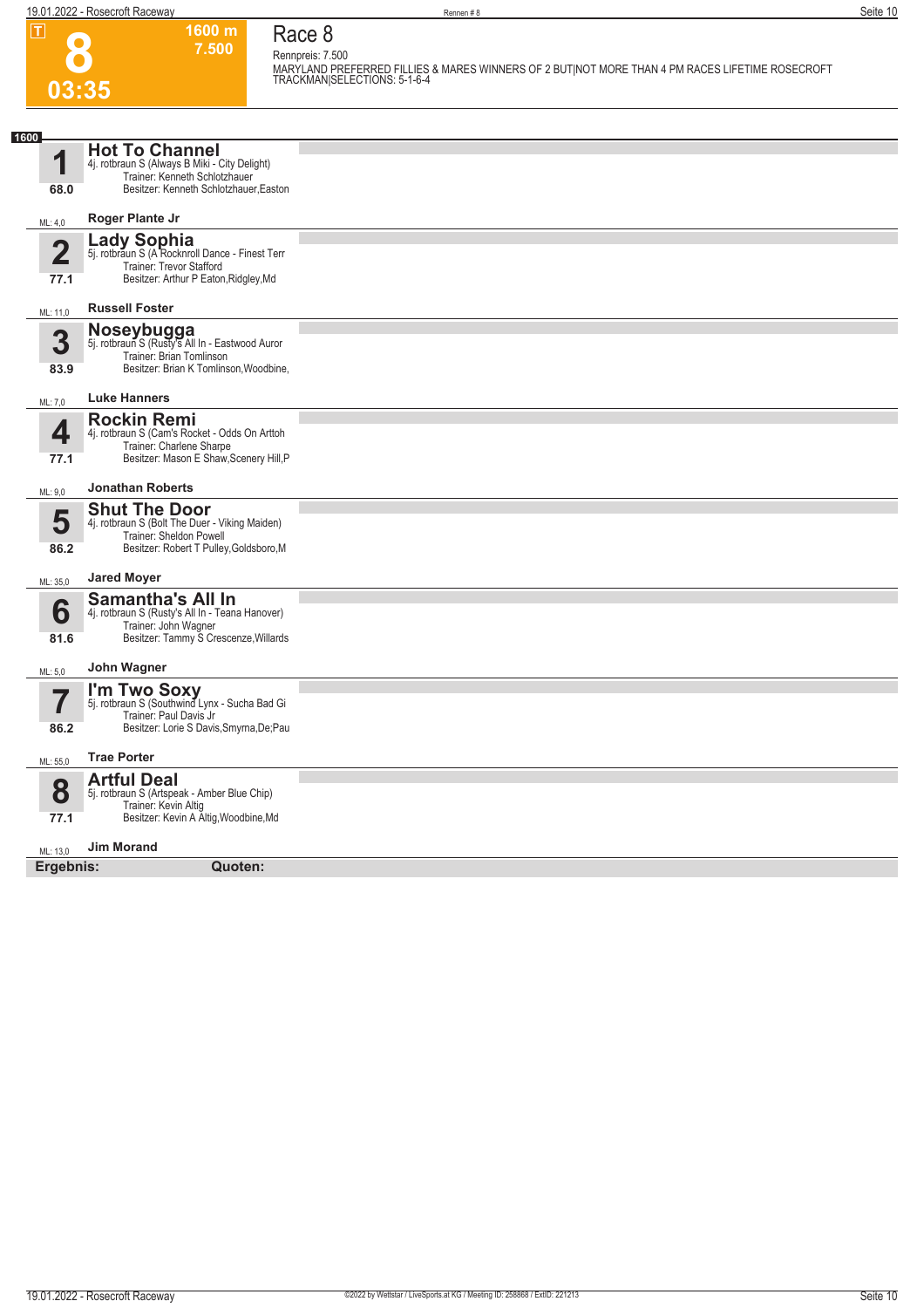**03:55**

**Race 9 Rennpreis: 5.500**

**1600 m 5.500** 

**MARYLAND PREFERRED FILLIES & MARES NW \$2,500 LAST 4|STARTS OR TMR LESS THAN 75 ROSECROFT TRACKMAN|SELECTIONS: 1-7-6-2** 

| 1600<br>И               | <b>Summer Squall</b>                                                       |                                  |                   |                    |                                                                                  |
|-------------------------|----------------------------------------------------------------------------|----------------------------------|-------------------|--------------------|----------------------------------------------------------------------------------|
|                         | 4j. rotbraun S (Betting Line - Cloris Hanover)<br>Trainer: Joseph Offutt   |                                  |                   |                    |                                                                                  |
| 86.2                    | Besitzer: Joseph M & Karen Y Offutt, W                                     |                                  |                   |                    |                                                                                  |
| ML: 4,0                 | <b>Trae Porter</b>                                                         |                                  |                   |                    |                                                                                  |
|                         | Whateveryoulike                                                            |                                  |                   |                    |                                                                                  |
| $\overline{\mathbf{2}}$ | 6j. rotbraun S (Rockin Image - Winthisone Han<br>Trainer: Timmy Offutt     |                                  |                   |                    |                                                                                  |
| 83.9                    | Besitzer: Amy S Bowling, Port Tobacco,                                     |                                  |                   |                    |                                                                                  |
| ML: 9,0                 | <b>Timmy Offutt</b>                                                        |                                  |                   |                    |                                                                                  |
|                         | <b>Rose Of Roses</b>                                                       |                                  |                   |                    |                                                                                  |
| 3                       | 5j. grau S (Western Terror - Tiffany Malone)<br>Trainer: Belinda Hughes    |                                  |                   |                    |                                                                                  |
| 68.0                    | Besitzer: E Mike Chaney, Huntingtown,                                      |                                  |                   |                    |                                                                                  |
| ML: 11.0                | <b>Justin Vincent</b>                                                      |                                  |                   |                    |                                                                                  |
|                         | <b>Sheryl's She Shed</b>                                                   |                                  |                   |                    |                                                                                  |
| 4                       | 4j. grau S (Racing Hill - Miss Madi M)<br>Trainer: Kenneth Schlotzhauer    |                                  |                   |                    |                                                                                  |
| 68.0                    | Besitzer: Kenneth B Weckstein, Oxon H                                      |                                  |                   |                    |                                                                                  |
| ML: 13,0                | Roger Plante Jr                                                            |                                  |                   |                    |                                                                                  |
| 5                       | <b>Half A Virgin</b>                                                       |                                  |                   |                    |                                                                                  |
|                         | 7j. rotbraun S (Always A Virgin - Enniscrone)<br>Trainer: Brian Burton     |                                  |                   |                    |                                                                                  |
| 81.6                    | Besitzer: Brian E Burton, Berlin, Md                                       |                                  |                   |                    |                                                                                  |
| ML: 7,0                 | <b>Brian Burton</b>                                                        |                                  |                   |                    |                                                                                  |
| 6                       | <b>Isette Hanover</b><br>5j. rotbraun S (American Ideal - Ifyoucouldcwh    |                                  |                   |                    |                                                                                  |
| 81.6                    | Trainer: John Wagner<br>Besitzer: John W Wagner, Centerville, M            |                                  |                   |                    |                                                                                  |
|                         |                                                                            |                                  |                   |                    |                                                                                  |
| ML: 45,0                | John Wagner                                                                |                                  |                   |                    |                                                                                  |
|                         | <b>Sportjet Ray</b><br>6j. grau S (Sportswriter - Woes Jet Filly)          |                                  |                   |                    |                                                                                  |
| 86.2                    | Trainer: Gary Crescenze<br>Besitzer: Gary L Crescenze, Willard, Md;        |                                  |                   |                    |                                                                                  |
|                         |                                                                            |                                  |                   |                    |                                                                                  |
| ML: 5,0                 | <b>Jared Moyer</b>                                                         |                                  |                   |                    |                                                                                  |
| 8                       | <b>Always A Blue Sky</b><br>11j. rotbraun S (Always A Virgin - Sorcha Blue | 22.10 Hop<br>6                   | 1600              | 46,3 Wrenn Peter   | Alwaysarobin, Alwaystalking, Alwayswearab                                        |
| 83.9                    | Trainer: Brian Tomlinson<br>Besitzer: Brian K Tomlinson, Woodbine,         | 5<br>11.10 Hop<br>$\overline{7}$ | 1600              | 30.5 Stohler Trent | Alwaystalking, Donttellruss, Victoriaivy                                         |
|                         |                                                                            | 04.10 Hop<br>27.09 Hop           | 1600<br>unpl 1600 | 50.6 Stohler Trent | Alwayselectric, Superiorfantasy, Totallee<br>Crazyonyou, Soshay, Longmayshereign |
| ML: 13,0                | <b>Luke Hanners</b>                                                        | 27.09 Hop                        | unpl 1600         |                    | Crazyonyou, Soshay, Longmayshereign                                              |
| Ergebnis:               | Quoten:                                                                    |                                  |                   |                    |                                                                                  |